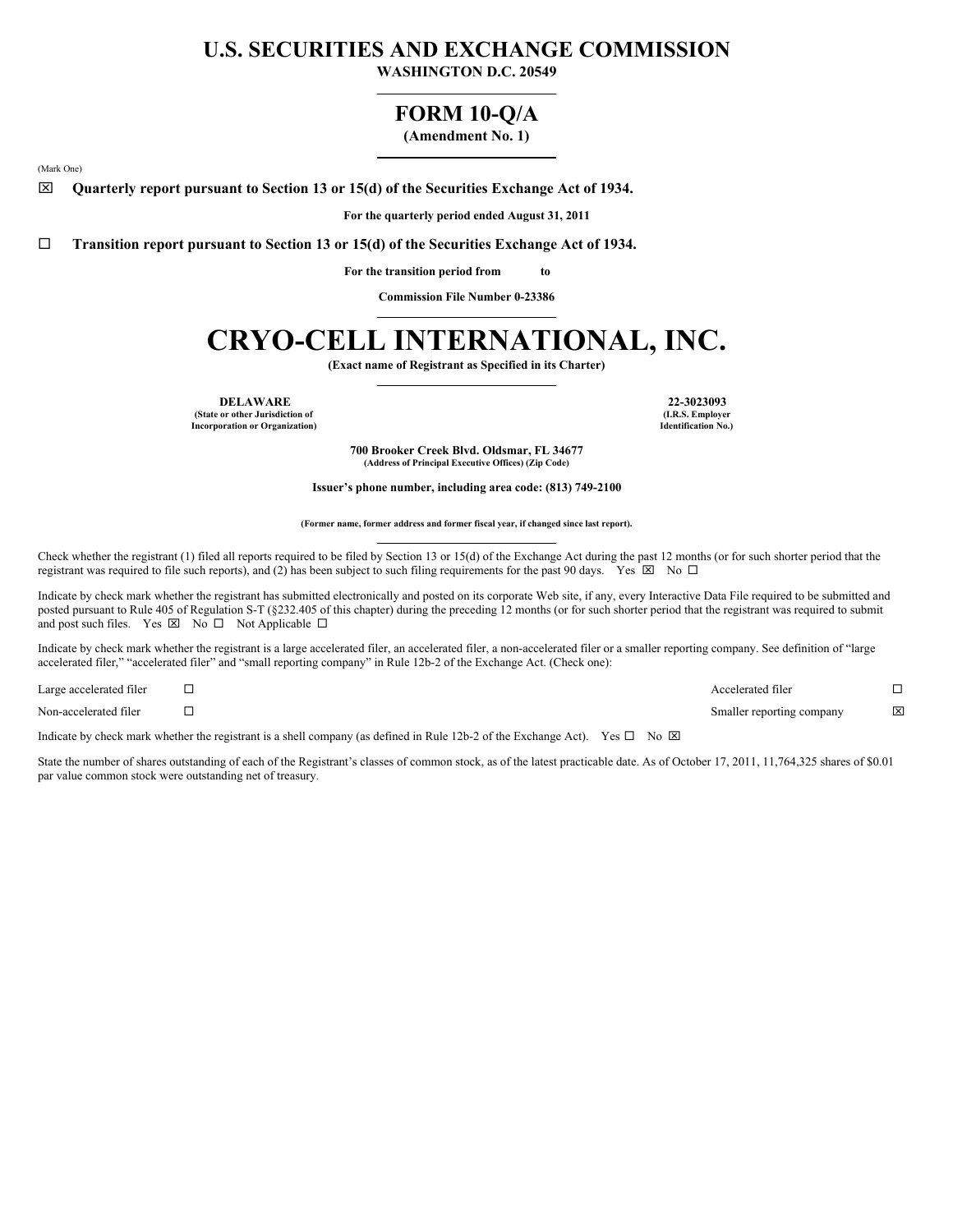#### **EXPLANATORY NOTE**

The purpose of this Amendment No. 1 to our Quarterly Report on Form 10-Q for the period ended August 31, 2011, as filed with the Securities and Exchange Commission on October 17, 2011, is to furnish Exhibit 101 to the Form 10-Q as required by Rule 405 of Regulation S-T. Exhibit 101 to this report provides the unaudited consolidated financial statements and related notes from Cryo-Cell International, Inc.'s Quarterly Report on Form 10-Q for the quarter ended August 31, 2011 formatted in eXtensible Business Reporting Language (XBRL).

No other changes have been made to the Form 10-Q other than those described above. This Amendment No. 1 does not reflect subsequent events occurring after the original filing date of the Form 10-Q or modify or update in any way disclosures made in the Form 10-Q.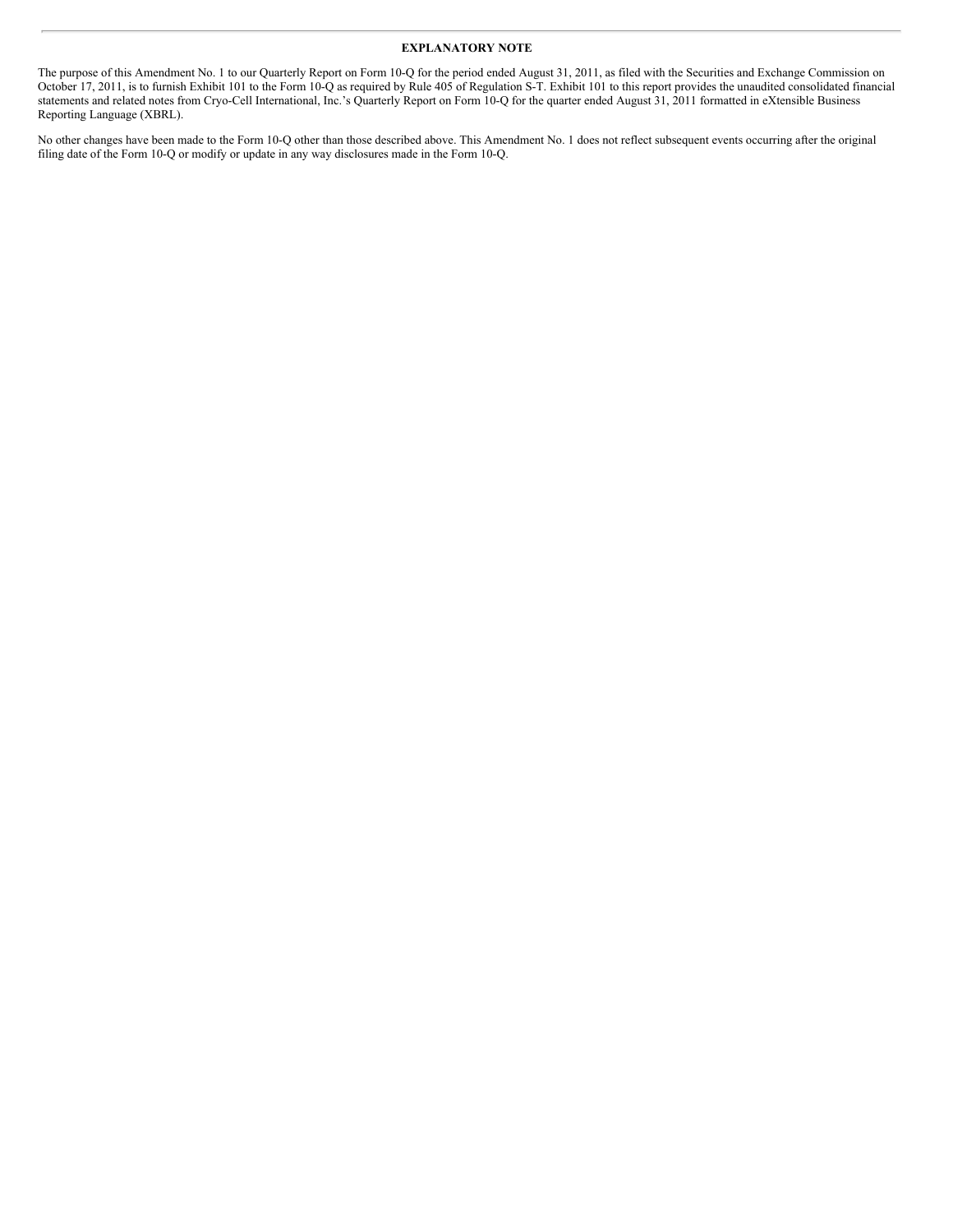#### **ITEM 6. EXHIBITS**

(a) Exhibits

- 31.1 \* Certification of CEO Pursuant to Section 302 of the Sarbanes-Oxley Act of 2002.
- 31.2 \* Certification of CFO Pursuant to Section 302 of the Sarbanes-Oxley Act of 2002.
- 32 \* Certification Pursuant to 18 U.S.C. Section 1350, as Adopted Pursuant to Section 906 of the Sarbanes-Oxley Act of 2002
- 101 The following materials from Cryo-Cell International, Inc.'s Form 10-Q for the quarter ended August 31, 2011, formatted in eXtensible Business Reporting Language (XBRL):(i) Consolidated Statements of Operations, (ii) Consolidated Balance Sheets,(iii) Consolidated Statements of Cash Flows and (iv) Notes to Unaudited, Consolidated Financial Statements. Furnished herewith.

\* Filed or furnished with the initial filing of this Form 10-Q filed on October 17, 2011.